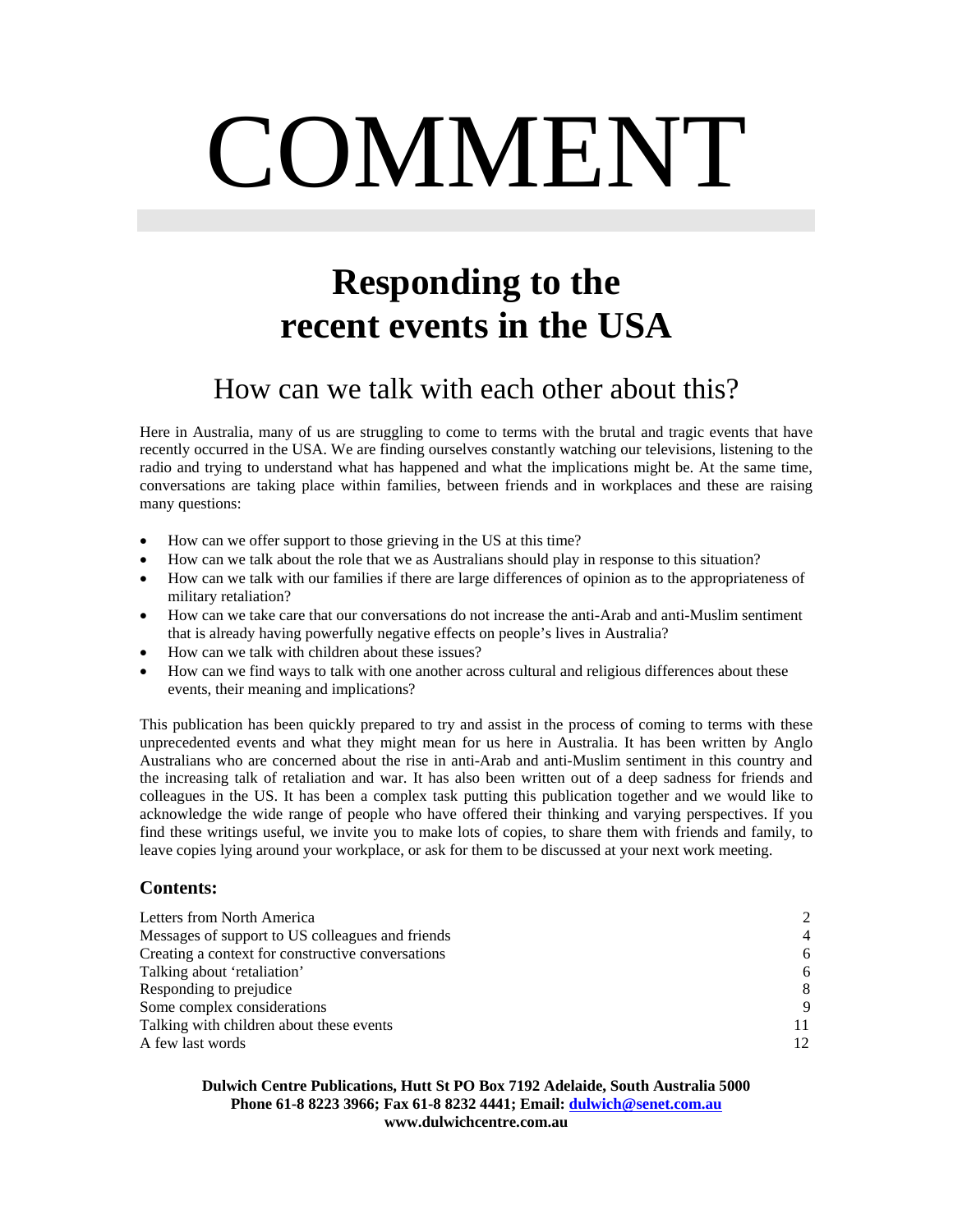# *Letters from North America*

#### **From Jennifer Fox in New York City**

*Jennifer Fox is an award winning documentary film maker who presented at our conference here in Adelaide last year. She wrote the following letter to us from her apartment in New York City.* 

Dear friends,

It is so good to hear from you. Thank you for your note and your love sent through the words. My life has changed so dramatically since the morning of September 11. The day it all happened I was supposed to leave for Denmark and then South Africa, where I have been working all year.

The night before I was shopping in the mall of the World Trade Center and planned to go back the next morning. At 8:30 am I was standing at the dog run with my dog, in the shadow of the towers, just two blocks away, gossiping with the other dog owners and having such a good time that I decided to stay and go home first before going to the Trade Center to shop.

I walked into my house and three minutes later I heard the sound of the first plane, low and whining overhead, way too low, right above my house. I knew something was wrong. Then I saw the crash into the tower from my window. Time stopped. I saw everything: the second hit, the explosion, the two towers falling. I will never be the same.

Now I am encompassed in a war zone. The streets here are deserted except the few remaining inhabitants and floods of police, army, rescue workers, that file in columns up and down the avenue, in and out of the zone. It reminds me of being in the green line in Beirut in the early 1980s. People there who stayed used to call themselves the 'front of the non-movers'. Well, I am on the front, not so heroic for sure, but remaining. Here we are in a no-mans-land and cannot move or work or do anything but watch the devastation.

I am so afraid of the words floating over the news here. I am so afraid of my Government's extremes. I am so afraid of war. People here are saying stupid, crazy things. I am sure you have heard them. But there is also a silent group who are ostracised and are laughed at on the TV who think that violence only begets violence. I am one of them. I hope we will also be heard.

Sorry to go on and on. It is so profoundly devastating what has happened here. I am lost in the debris too. I hear the cries of those who disappeared in the sky and are buried here. It is so hard.

Love to all of you and I hope we may meet again soon.

Best, best wishes,

Jennifer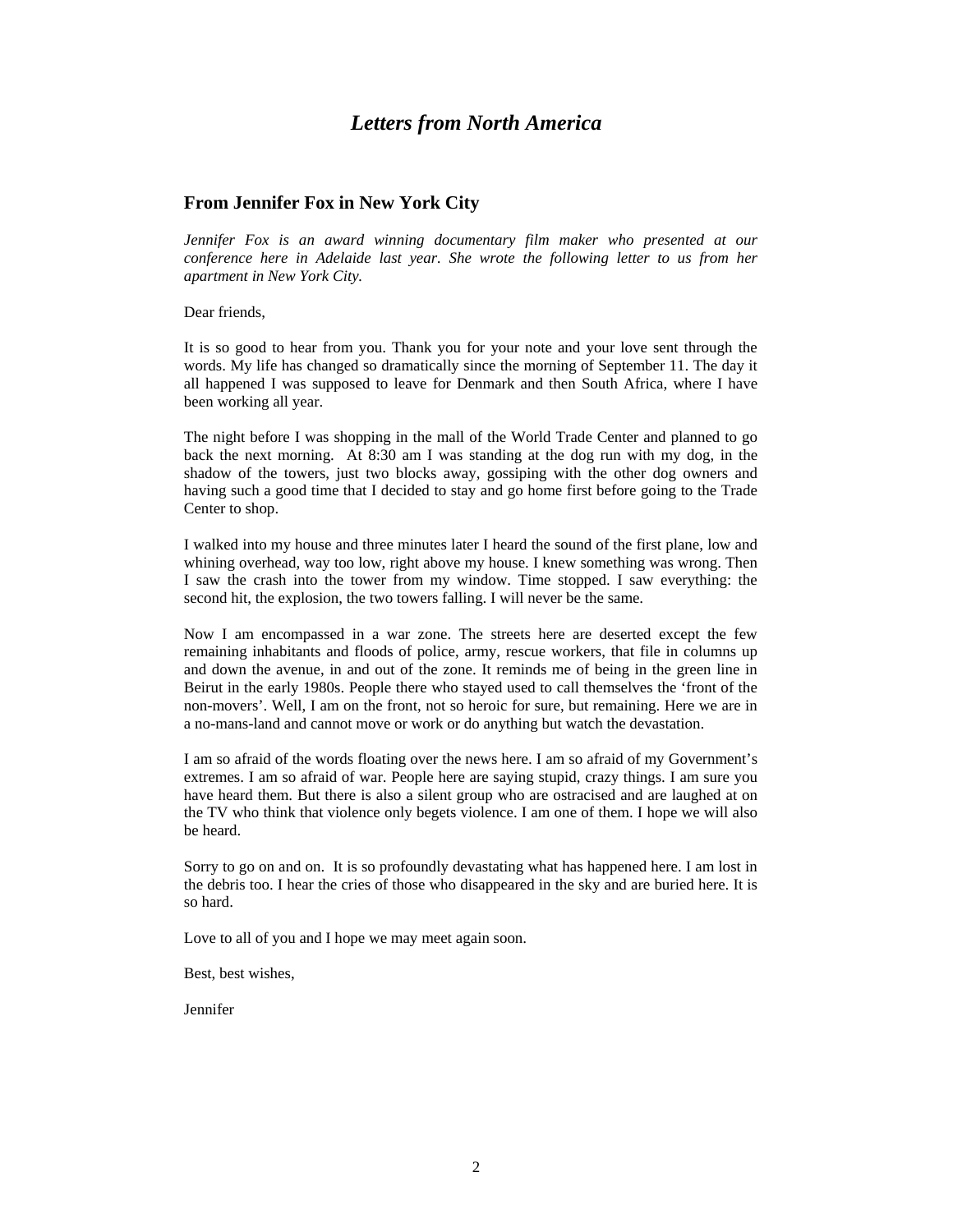#### **From Vanessa McAdams-Mahmoud in Atlanta**

*Vanessa McAdams-Mahmoud is an African-American Muslim woman who is head of the Counselling Department at Spelman College where our conference is to be held next year. This letter was written in the midst of counselling young African-American women to assist in dealing with this current crisis.* 

#### Dear friends,

All of us are reeling from the events of the past few days... as an American, as a Muslim, my feelings are intense. I grieve for the horrible loss of life and unthinkable attack done in the name of someone's perverted interpretation of Islam. Islam means the way of peace and a Muslim submits to the way of peace...jihad can only be declared on those who prevent you from praying, from practicing your faith…and nowhere is suicide or murder condoned.

I am an American who has loved and criticized her country, but even when I was too angry and hurt to salute our flag I knew that my loyalty could go to no other land. All of my known ancestors were born and died here, my father fought in World War 2 in the Philippines for this country.

I am hoping that justice will be done and that a greater understanding of what Islam really is will be fostered in the world. I am proud of the ways this country has taken a stand in supporting the truth that the majority of Muslims want peace not war, want understanding and co-operation not enmity, want righteousness, not hypocrisy, defend the rights of women, not oppress them…

My thoughts turn to reconciliation. Are we truly ready to discuss this globally? Can we begin to handle the complexities of human cultures and faiths with respect and truth rather than prejudice and stereotyping... Thank you for your note. It meant a lot to me. Love,

Vanessa

#### **From Norma Akamatsu in Massachusetts**

*Norma Akamatsu is Japanese-American family therapist who recently visited us here in Australia.* 

Dear friends,

As a Japanese-American, the events of September 11th generate distinct and perhaps unique resonances. The many analogies to Pearl Harbor evoke not only the universal American shock, horror and outrage at that surprise military attack, but summon other associations for me as well. Pearl Harbor, the first battle of American involvement in World War II, was also the trigger for a definitive and culminating expression of decades of anti-Japanese sentiment and anti-Asian racism in the US. With the signing of Executive Order 9066, in the wake of Pearl Harbor, approximately 120,000 Japanese American residents, including US citizens, in an unprecedented abrogation of their civil rights, were ordered to leave their homes and incarcerated in the 'badlands', a mandatory 'relocation' from the West Coast.

Current reports of anti-Arab sentiment, verbal attacks and vandalism of Muslim mosques cannot but recall this Japanese American history. There are clear voices of reason among local and federal government leaders, including New York Mayor Rudolph Giuliani and President Bush who have warned against the danger of 'hate crimes'. Yet, the inchoate grief, confusion, anxiety, and the shockwaves of loss and a sorrow of unimaginable multiplication can find easy expression in an indiscriminate scapegoating.

In such scapegoating and 'otherization', we run a great risk of a cataclysmic dehumanization of those who look like our assailants and a retaliation that draws in other innocent civilians. In the words of the Very Reverend Nathan Baxter, Dean of the National Cathedral, at Friday's national day of prayer and remembrance: 'In fighting evil, let us not become the evil we deplore'. (cont…)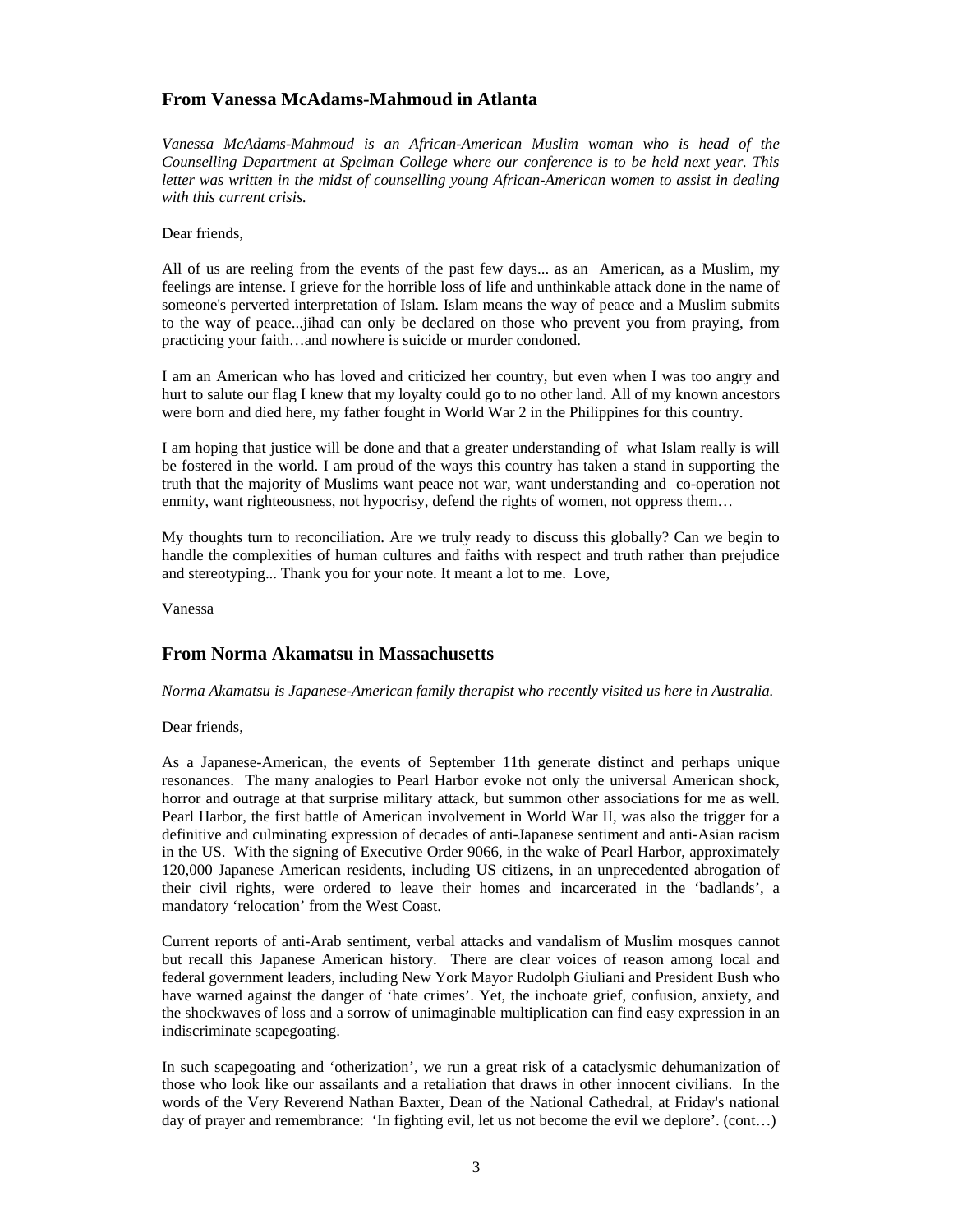A final thought - the New York Times acknowledged newscaster Tom Brokaw's comparison of the scene of the devastated World Trade Center to a 'post-nuclear winter' as the definitively apt description. But no one makes explicit the obvious reference, no one speaks the names – Hiroshima and Nagasaki. Approximately 140,000 people were killed as a result of this 'last battle of WWII', the ultimate attack on a civilian population. The circumstances were vastly different but that bombing, like the terrorist conflagration Americans experienced on September 11th, represented the terrible crossing of a new boundary, destruction at previously unheard of and unthinkable proportions. I think one reason we find it hard to name 'Hiroshima' is that in so doing we must recognize all the ambiguity, complexity and human cost of such victories, such 'triumphs' of American 'will'.

The catastrophic assault on American citizens in New York City (my hometown) was also the occasion for countless acts of heroism, cooperation and selfless concern for strangers. These acts of instant regard and connectedness stand in utter and bold contradiction to the pressure toward otherization and de-humanization that hangs in the air like the gray plume of ash, soot, asbestos and bone above New York. A pending question: how do we, as a society and nation-state, appraise the dangers of dehumanization against these acts of connection; what standing and further expression do we give these extraordinary and courageous acts of compassion and empathy by ordinary people?

With love,

Norma

# **Messages of support to US colleagues and friends**

#### **From Dulwich Centre**

As we watch memorial services taking place across your country, candles being lit, and lives remembered, we just want to let you know that our thoughts are with you.

Here in Australia, we are all grappling with the enormity of the events of this last week and what they will mean for you in the US and for others around the world. We are also struggling to comprehend how this could happen, what it means, and how we as Australians ought to respond. We are finding this process saddening and bewildering. If this is the case for us, we can only imagine what it is being like for you.

One thing of which we are certain is that we want to offer you our support at this time. There are Australian families whose relatives were in the twin towers. They are grieving now and through their stories we are offered a glimpse of the unutterable sadness that must now fill so many homes in the US. We are thinking of those mothers, fathers, daughters, sons, sisters, brothers, friends and partners who are now contemplating life without those they most dearly love.

Over many years we have been warmly welcomed into your country, homes and lives. We are now joined with you in sadness at these events and at the state of the world for making them possible.

With love from all of us here at Dulwich Centre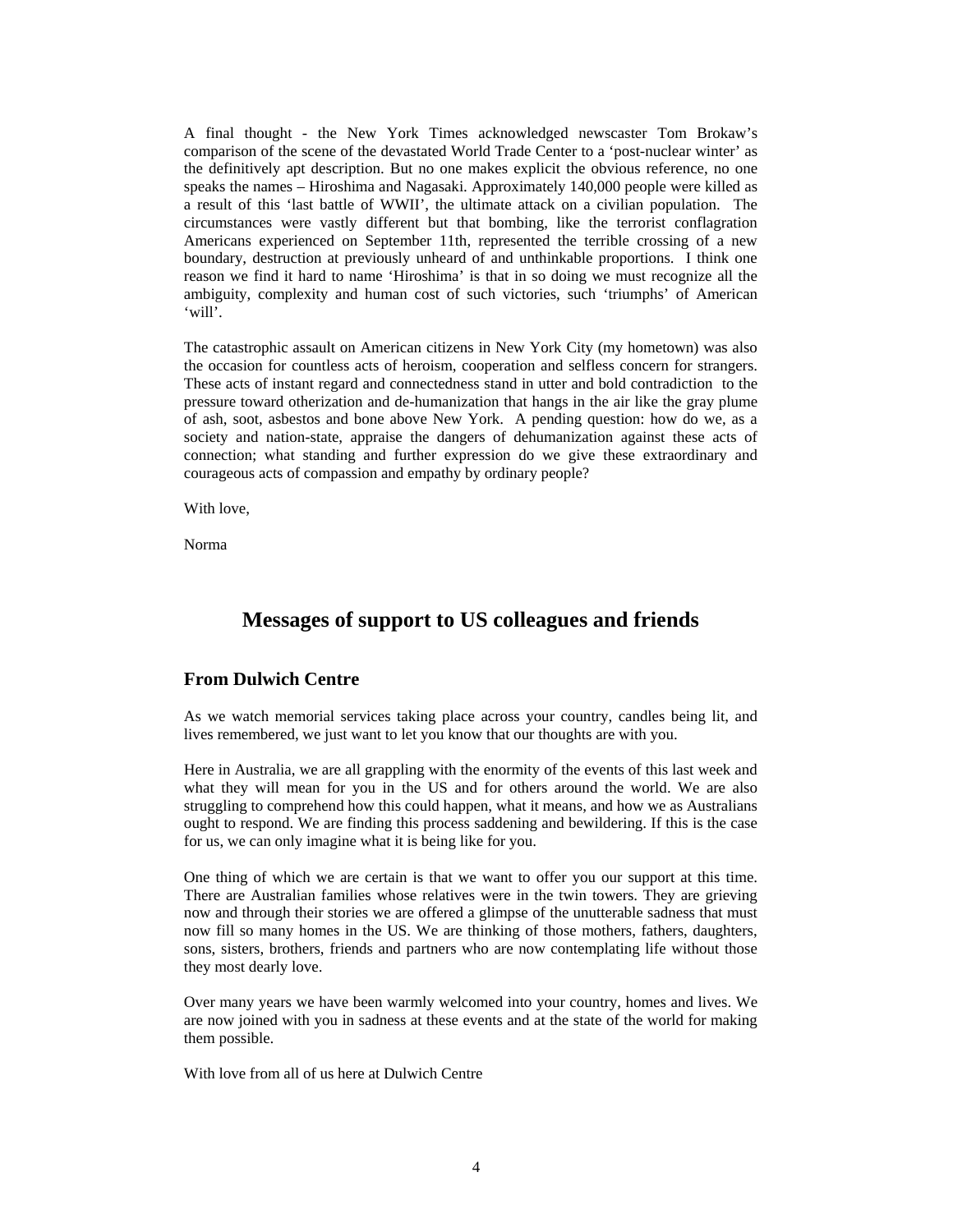# **Further messages of support**

#### **From Audrey Kinnear (Chairperson of the National Sorry Day Committee)**

I watched with shock and disbelief at the scale of the damage. Tears clouded my eyes and streamed down my face. My heart ached. I stared, not understanding quite what was happening. I cried as I watched people jumping out the windows. Cried to see emergency workers covered in dust. As hours went by, life's certainties were challenged. To see a President emotional and crying was new. I cried with him. Cried with all who cried.

We are all in this together, I thought. Australians of many cultures shared the grief, the damaged lives. Unity was a feeling and hope returned. We are strong, let's learn from this disaster. Let's care about people.

The pain I felt at the depth of the loss, is pain all felt before. The pain of a Stolen Generation. The loss of a mother, a father, brothers and sisters. A lifetime of loss. Who cares about your pain? We do.

Audrey Kinnear. Chair of the National Sorry Day Committee: An organisation formed by Indigenous Australians to facilitate the healing of the Stolen Generations.

## **From the Family Centre, Lower Hutt, Wellington, New Zealand**

We were woken very early on Wednesday morning (our time) to be utterly stunned by the images of unspeakable horror witnessed live on our television screens and described in the rest of the media as a result of the terrorist attacks. We realise the security, freedom of movement and quality of life that we have all come to expect have been crudely disrupted by the indescribable acts of violence. Our hearts go out to you as you mourn your dead, support your injured and absorb the consequences of this unprecedented attack on your way of life and values.

So many of you, our friends, have struggled to stop violence in all its forms through your work and interests. So many of you have worked tirelessly to create justice and to build understanding in your own society, and we have shared together on numerous occasions our work and strategies in the two hemispheres. It is doubly tragic, that you who give hope and new possibilities to so many, should suffer so cruelly. Please know that your searing pain is deeply felt by all of us down here and that our hearts, though not comparably close to your tragedy, will remain heavy with loss as you continue to suffer. Our hopes and prayers are for you, your families and all your loved ones.

As the days move on, we wait with some trepidation for the unfolding of military and political responses. Like you, we hope and pray that a campaign against all forms of terrorism will be truly international and will succeed. As with many of the families we work with where violence occurs, the immediate goal is to stop the acts of terror as quickly as possible, and then secondarily to address the deeper underlying causes to develop ongoing safety. So also we hope that the military, political and religious responses will be reflective, sophisticated and wise enough, to lead us out of the current hatreds and help all create both safety and understanding throughout the world.

We send you all our deepest love and heartfelt sympathy.

Arohanui, Alofa atu,

Warihi Campbell, Mike Deacon, Loudeen Parsons, Katrina Roen, Kiwi Tamasese, Luisa Tanuvasa, Flora Tuhaka, Charles Waldegrave and Kasia Waldegrave (16th September, 2001)

#### **Creating your own message of support**

If you are interested in creating your own message of support these can be sent to the US Embassy in Canberra. Webpage: www.usembassy-australia.state.gov Email: usiscanb@ozemail.com.au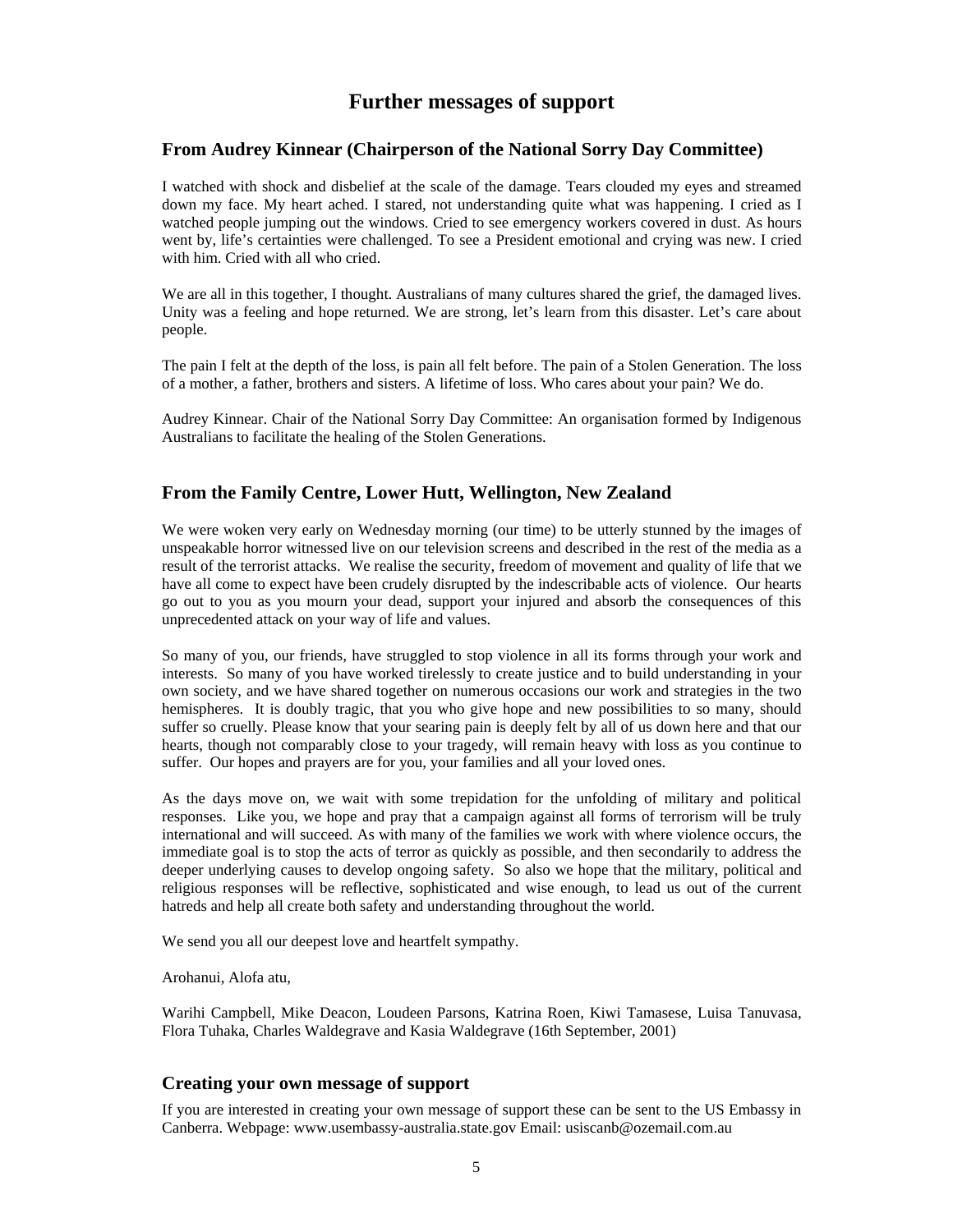# **Creating a context for constructive conversations**

These recent events have brought into the open significant differences within families, between friends, in workplaces and between communities. Some of us remain deeply saddened by the events, others seem to be primarily angry, others are both, while for many people this is a depressing time. Where some people see the main priority at present to involve supporting the US in taking strong military retaliation, others believe in differing priorities. Some people who have grave concerns as to where a 'war on terrorism' might lead are worried that to speak about such concerns now will be experienced as not supporting those who have been devastated by recent events. At the same time, those from Muslim and/or Arab communities, are having to deal with a wave of racist abuse and action. These are potentially polarising times and we are often hearing simplistic proposals for action. Many people here in Australia, let alone in the US and other parts of the world, are confused, frightened and worried.

It is a challenge to try to think through what might make constructive conversations more possible. We have come up with some thoughts that we are finding helpful to guide us. Perhaps upon reading them you will have ideas of your own, if so we'd love to hear from you.

- Some people spoke of the usefulness of asking questions rather than getting into arguments/debates.
- Some people have found it useful to try to invite conversations that involve a mutual exploration of how each person has come to think in the ways that they do.
- ♦ Other people spoke of how it has been helpful to take time to explore the real effects that these recent events have been having on the life of the person they are speaking with and why.

People felt that remaining aware of the effects of our conversations and taking care to create a good context in which to speak about these issues are good starting points.

## **Talking about 'retaliation'**

One of the most difficult issues to talk about seems to be 'retaliation'. While all those we have spoken to agree that in order to prevent future tragedies action needs to be taken in relation to those individuals who are identified and proven to have been responsible for last week's devastating events, many people are concerned that 'military retaliation' against groups and/or countries is being is seen as the only possible response to this current crisis. While it does seem that talk and plans of retaliation are a major focus in the US at this time, it is also clear that people and communities in New York and elsewhere have already shown that there are many different ways to respond to this situation. Indeed, as Jennifer Fox's letter conveyed earlier, there are those who fear the implications of vengeance and this fear is shared by many Australians. So we thought it might be helpful, in thinking through how we as Australians are going to respond to this crisis, to consider the many categories of response that North Americans have already engaged in:

#### *\* Achieving safety / preventing further acts of violence*

The most urgent issue for many people in the US at present is to achieve safety and prevent further harm. Across North America, and indeed many parts of the world, wide-ranging action is being taken to try to ensure that the events in New York and Washington cannot occur again. Some of these actions of prevention are quite specific to the recent events such as revising security processes at airports, in training pilots etc. Others involve broader security measures and people are trying to work out how these can be put in place without compromising the civil liberties of individuals or communities. Other acts designed to achieve safety involve tracing and apprehending those who organised these acts and bringing them to justice (see below).

#### *\* Acts of healing*

People in the US are engaging with different forms of healing for those who have lost loved ones, for the city of New York, for North Americans in general, and even more broadly. Some of the different ways of healing are including inter-faith services (involving Christian, Muslim, Jewish, Buddhist and Hindu religious leaders), counselling, the linking of families who have lost loved ones, the creation of songs, writings and rituals of healing. Also important has been the creation of shrines - so many have been created that some are now describing New York as a 'city of shrines'. Of course, medical healing is also taking place for those injured.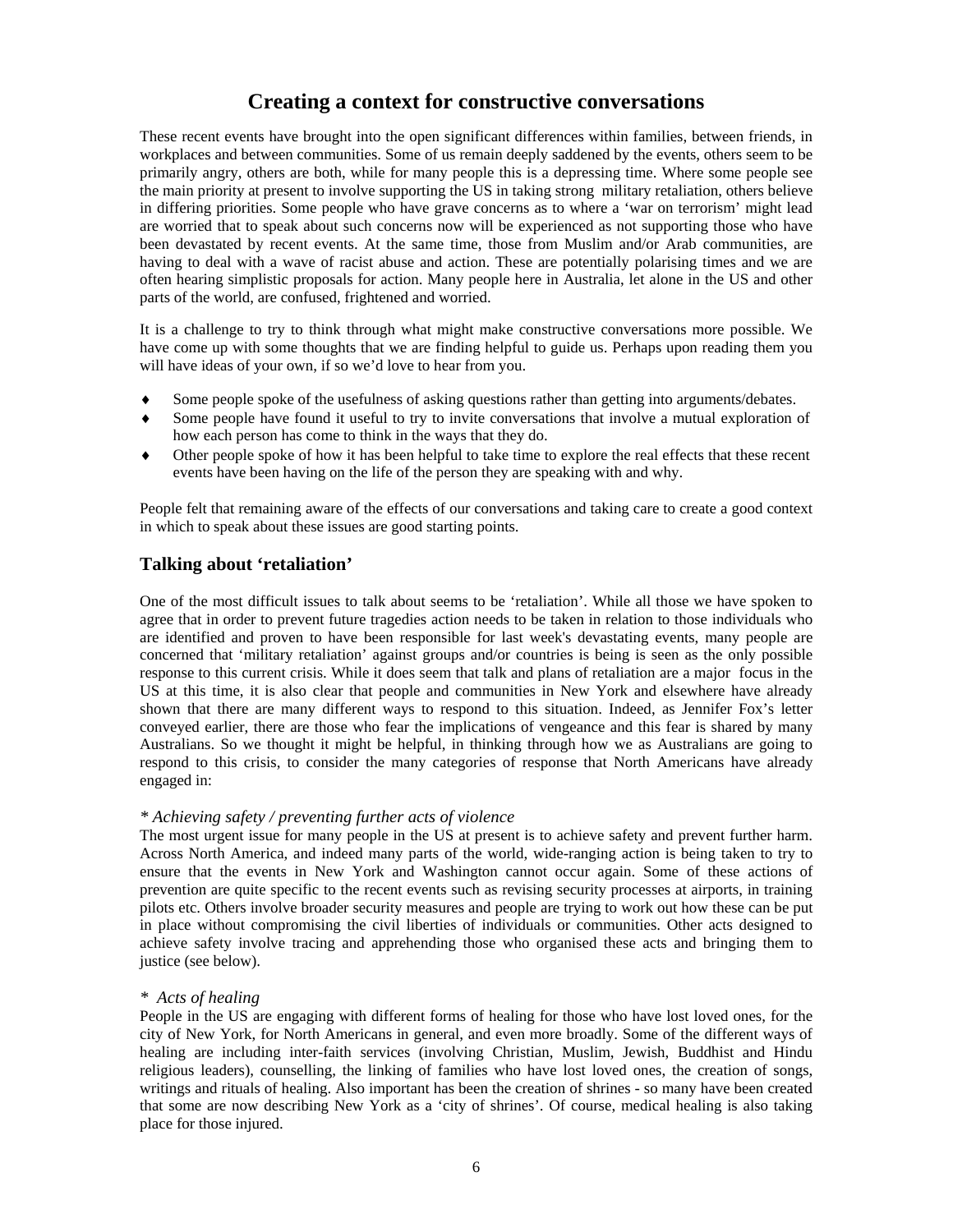#### *\* Seeking to understand*

People in the US are already engaging in many different avenues of enquiry, including: how the events took place, who was involved, and what their motivations were. Wide-ranging investigations are also taking place in relation to the possible broader context of these tragic events and ways of responding to these. Some people are trying to understand what conditions enable groups such as those responsible for the events in the US to gain influence and followers. Others are asking why would people be willing to engage in such desperate acts and what actions could make a tangible difference to preventing this in the future. Still others are trying to understand if these events are linked to earlier acts of US foreign policy over the last few decades and how these could be redressed. Different forms of exploration are also taking place into how people who were subjected to this violence tried to deal with the terrible situations they were in, and how other people in different contexts who have survived acts of terrible violence have dealt with the trauma involved.

#### *\* Putting forward alternative views of action*

Many North Americans are talking with others about how the US can respond to these devastating events without perpetuating further violence. Some people are calling for a civilian response to these events and peace gatherings have been taking place to try to propose alternative responses to military retaliation. Others are stating that a strategy to prevent terrorism and political violence needs to include steps towards building a world where the vast majority of people feel that the political and economic systems of their own countries, as well as of the world in general, are fair and equitable.

#### *\* Disseminating information, making offerings, coming together*

People are creating websites, recording people's stories, documenting good news at the local level. People are also stopping to talk in the streets and in the parks to share the latest stories and information. Others are offering their physical labour, their blood, their clothing, their prayers. And across the US and in other parts of the world families, friends, women's groups, local community groups and spiritual communities are all coming together at this time to be in each other's company and to talk issues through.

#### *\* Actions for tolerance*

Due to a number of frightening anti-Arab and anti-Muslim attacks that have occurred in the aftermath of the devastation in New York, many people in the US are trying to ensure that Muslim-Americans and Arab-Americans do not become scape-goats and victims of further violence. According to the Arab American Institute a wide range of people are taking positive action including: the President, the California Governor, the Attorney General, the Secretary of State, the US Senate and 'grassroots organisations representing Americans of Asian, Italian, Jewish, Hispanic, Portuguese and African-American descent' (see www.aaiusa.org**)**. What's more, various churches are offering safe havens and around the clock security for Muslims, and there continue to be very many individual acts of kindness and support.

#### *\* Seeking justice*

In the search for answers, and also to ensure that such events cannot happen again, a massive investigation is underway to bring those who assisted in these recent attacks to justice. There seems a wide range of opinion as to what means ought to be used for this purpose. Some are advocating the use of policing and courts in relation to particular individuals and groups. Many people are trying to think through what justice could look like in these circumstances and what processes and mechanisms could be involved and/or developed.

#### *\* Many different forms of retaliation*

Some within the US are articulating that even within the realm of retaliation, a military option is only one of many possibilities. Other forms being discussed include diplomatic, legal, and economic actions.

#### **What this means for us in Australia**

Here in Australia and elsewhere, some people are becoming increasingly concerned as to what military retaliation may look like and what the long term effects might be in this region. In trying to think through what sort of response to the past week's horrific events we can make, as individuals, workplaces and more collectively as a nation, some people are suggesting that we can offer our support to our friends and colleagues in the US in a wide-range of ways independent of offering collaboration in military strikes.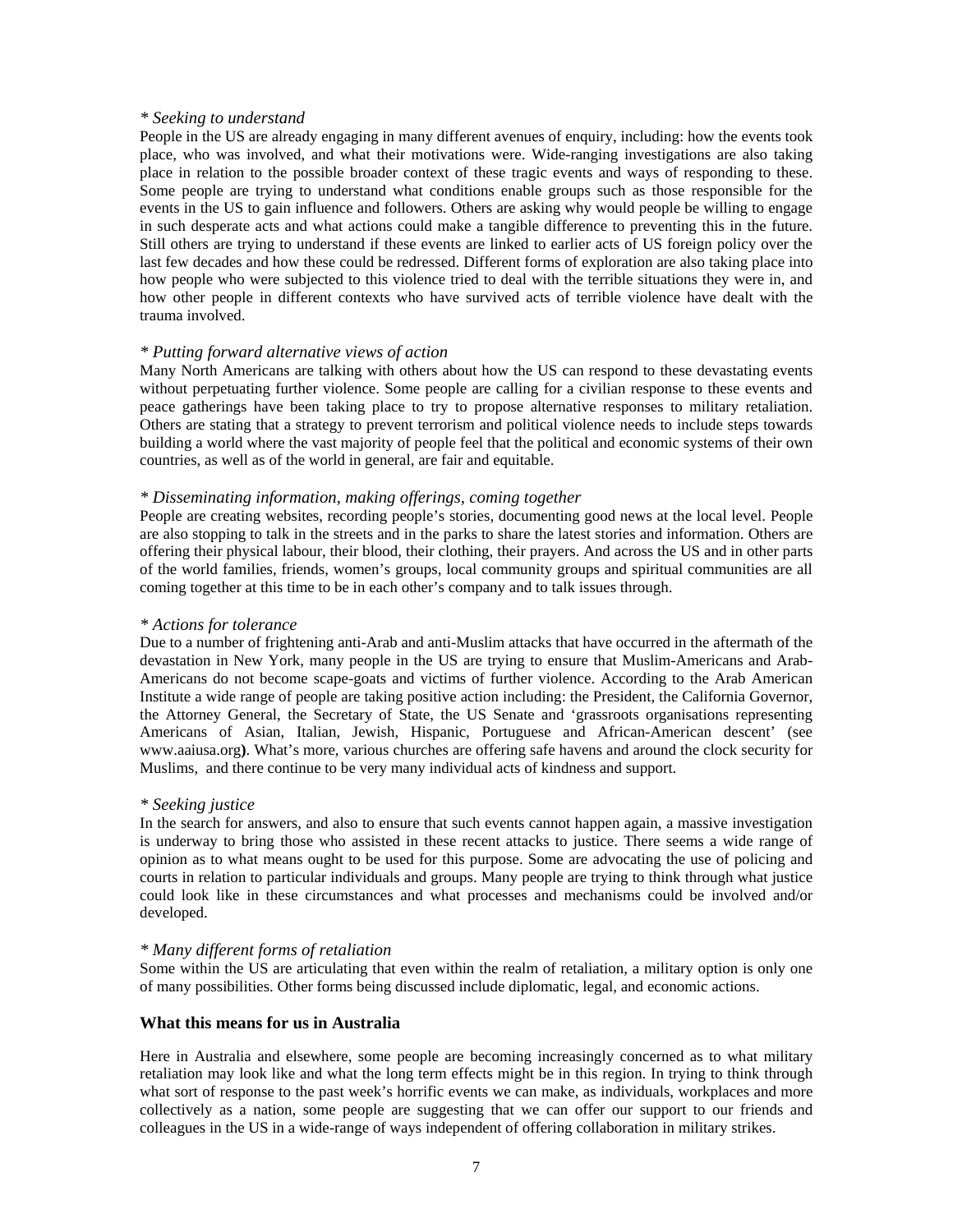# **Responding to prejudice**

The other issue that people have been telling us is difficult and disturbing in conversations involves the degree of anti-Arab and anti-Muslim sentiment in Australia. It seems that people's genuine shock, horror and outrage over the events in the US are being joined with prejudicial thinking that is somehow holding all Arabs and/or all Muslims responsible for the events of the past week. This is having devastating effects on many Arab Australians and many Muslim Australians. These days are being particularly difficult for those whose families are living in countries that are now facing possible military retaliation.

We are have tried to include here some of the ideas that people have shared with us in relation to responding to this urgent issue:

- One response to the recent racially motivated attacks against the Arabic and Muslim communities here in Australia has been the establishment of a hotline for those who have experienced such incidents. Anyone who experiences such an attack is encouraged to call this 24hour hotline: (02) 9716 2260
- Some people are responding by enquiring into the history of this prejudicial thinking. They are exploring its sources, trying to understand them and are talking with others about this process. Others are taking care to enquire as to the real effects that this wave of racist thought and action is having on Muslim Australians and Arab Australians. These communities are very diverse and so the effects are differing greatly in different contexts. It is hoped that this enquiry may then be helpful in addressing the harmful effects of this current wave of racism.
- Some people are thinking through and taking the first steps in building connections and partnerships with Arab Australian and Muslim Australian communities to be able to work together to creatively respond to these issues. Other people have been exploring how it might be possible to indicate in a public way their good will to Muslim Australians and Arab Australians. People's suggestions include making a public statement of support and posting this in one's workplace.
- Some women's groups have been arranging transport for Muslim women so that they can get their children to and from school and get themselves to places they need to go without feeling unsafe or harassed. People are also making a point of frequenting Arabic shops and food places.
- Others have suggested hosting educational meetings for schools and/or workplaces in which members of the Arab and Muslim communities are invited to speak, or videos are shown about the diverse Arab and Muslim worlds.
- A number of people have raised the issue of taking care with their use of language. People are indicating that not only are they trying to take care not to generalise between those who perpetrated the acts of the past week and Arab Australians or Muslim Australians, they are also trying to be thoughtful about the language they use to talk about these issues. Using phrases like 'the civilised world' and 'barbarians' runs the risk of playing into racist, dehumanising stereotypes. Many people seem determined to find ways of talking about these issues that don't contribute to prejudice, dehumanisation or demonising ways of speaking. Other people are examining the ways that meanings and uses of certain words change over time depending upon the current political context.
- Many people have talked about how it has been helpful to actively analyse and deconstruct the media coverage in relation to these issues (especially with one's children). Others are using this time to inform themselves more about Islam and Arab people's experience here in Australia and elsewhere. In so doing they are learning about the extraordinary diversity of the histories and cultures of the Middle East. We have included here a number of resources that we have found helpful in relation to learning more about Muslim and Arab experience.

#### **Resources**

• *The Muslims in Australia by Wafia Omar and Kirsty Allen (1996 Australian Government Publishing Service, Canberra).* This booklet offers lots of interesting and helpful information about Australian Muslims. It describes basic Islamic history, beliefs and practices. It also indicates the diversity of the Islamic community in Australia which has drawn together people from many parts of the world, including Europe, the Middle East, Asia and Africa.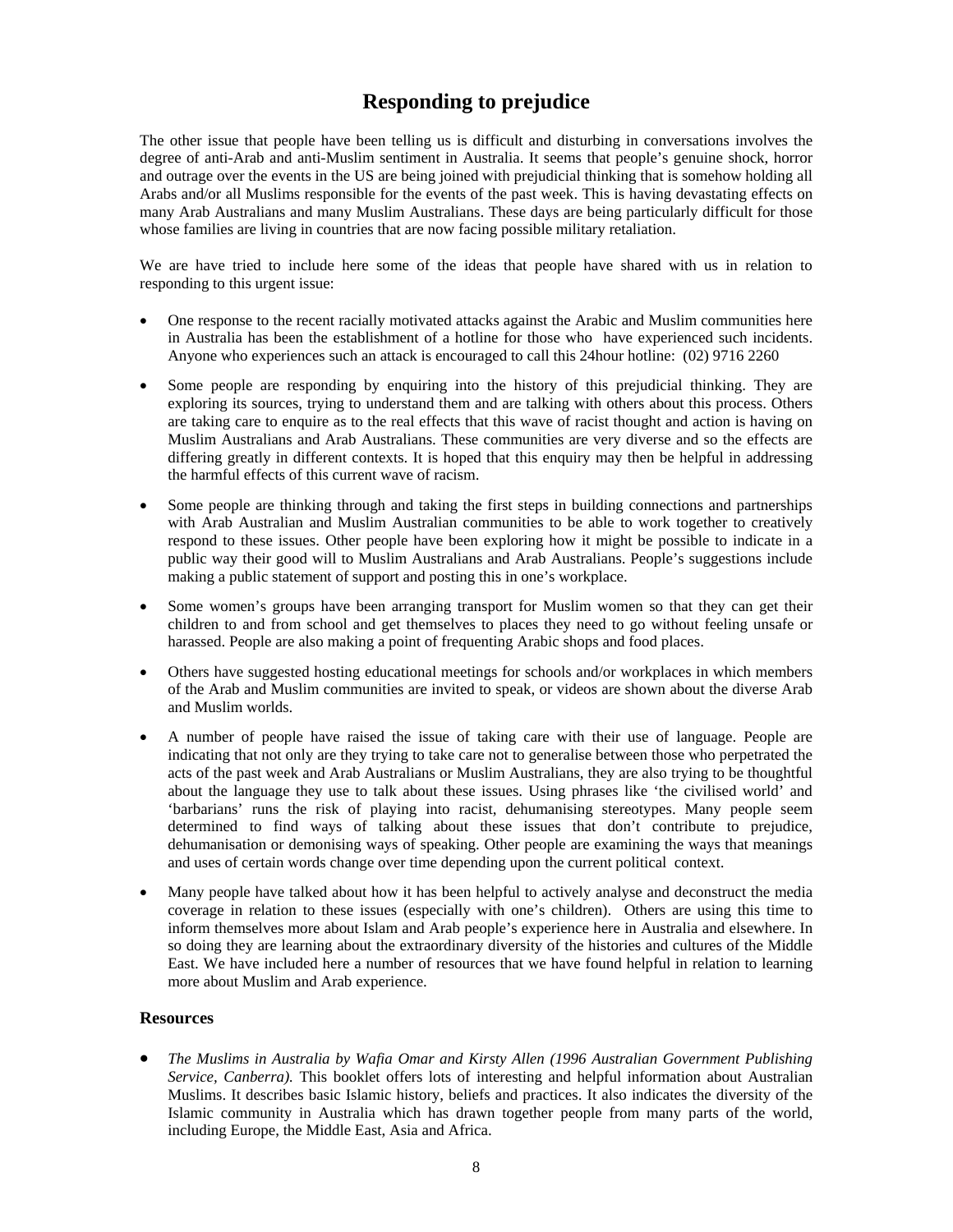• *A Heart Turned East: Among the Muslims of Europe and America By Adam LeBor (Warner Books 1997).* This book takes Sarajevo as its starting point and then ranges widely into the predicament of Muslim minorities in Europe and the United States, and through this investigates the relationship between Islam and the West. Amongst other things this book offers an enormous amount of information including the following:

"Contrary to popular belief, only a small minority of American Muslims are Arabs. In fact most of America's Arab population of about 2.5 million are Christians. By far the largest group, over 40 percent of American Muslims, are African-Americans, according to the American Muslim Council. Many are converts…who have turned to Islam as much for political reasons as religious ones, as a statement to express their separation from, and dissatisfaction with, the Anglo-Saxon Christianity of America's ruling elite. The next largest group, about 25 percent, hails from the Indian sub-continent. Arabs…comprise about 12 percent of America's Muslim population." (p. 250).

• *[www.tolerance.org](http://www.tolerance.org/)* This North American website contains information about current anti-Muslim and anti-Arab sentiment in the US and ways of responding to it. It contains sections including: Americans vs. Americans: Turning on Our Own, Who are the Arab Americans?, What is Islam?, Challenging Bias in the Classroom and Community Forum: Speak Out

# **Some complex considerations**

Apart from the issues of 'retaliation' and 'responding to prejudice', there are a number of other key issues that are causing heated discussion and debate. Here we have tried to explore some of these issues in the hope that this will provide people with some different options in future conversations.

#### **One of the areas of significant disagreement in conversations seems to be whether it is appropriate at this time to consider why some people in different parts of the world have a profound anger at the United States. Why is this contentious?**

There are a number of major dilemmas associated with this issue. Firstly, so many families in the US are in a state of profound grief and mourning. One of the key priorities at this time is to support those in the US to come to terms with what they have just experienced and to try to achieve some sense of safety. A second dilemma relates to the concern that in considering why some people in various parts of the world feel outraged at the US, this could in some way contribute to excusing the inexcusable. People around the world have felt that it is important to state that no cause could justify this action. And thirdly, the events of this past week may have nothing to do with the anger felt towards the US in relation to its foreign policies. Although there are statements being made as to the likely perpetrators of this act, it is not yet known for certain who committed the acts of gross violence or their reasons for doing so.

And yet, despite these significant considerations, if the Australian Government supports US military action in the coming days, weeks, months, it would seem that we do have a responsibility to understand the history of US foreign policy and Australian support of it. In relation to the current public conversations about this crisis there are a whole range of complex histories to consider – including histories of US involvement in Afghanistan, Iraq, Iran, Israel, Palestine and elsewhere. We wish we could easily refer you to helpful resources in this regard and yet many of the writings we have come across either simplify complex situations, and/or are written in antagonistic and adversarial ways. One book, which we have found interesting and helpful in relation to the US, is a more general text by historian Howard Zinn entitled 'A people's history of the United States'. This book, which has sold more than 500,000 copies in North America, traces the history of the US from alternative perspectives. It includes sections on US foreign policy as well as on the movements of resistance within the US to aspects of these policies. It also places recent US foreign policy in a broader social and historical context. Hopefully you'd be able to find this book in good libraries. Its full reference details are: Zinn, H (1995) A People's History of the United States: 1492-Present. HarperPerennial, New York.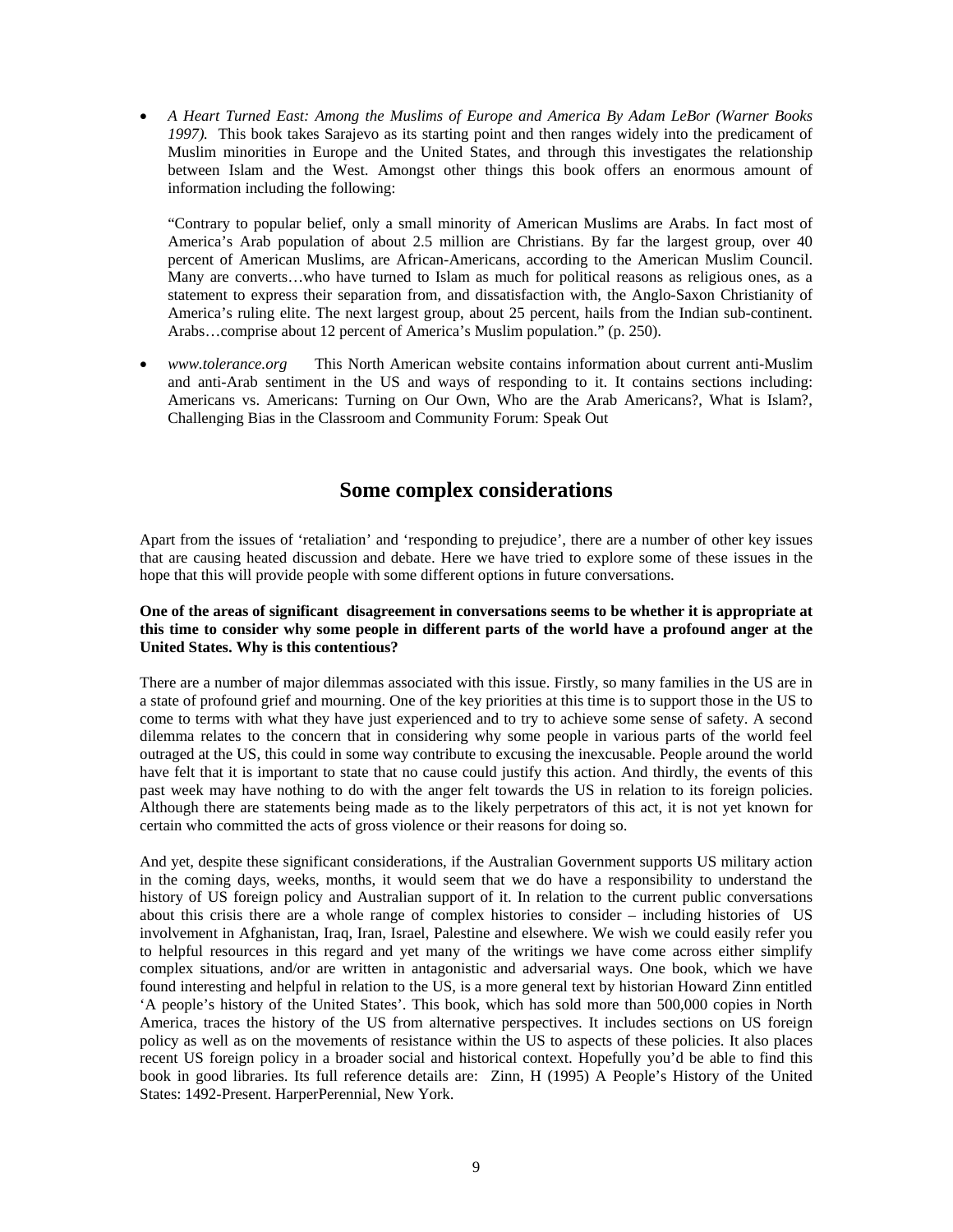**Some people here in Australia are now claiming that refugees from Islamic countries such as Afghanistan and Iraq are a potentially dangerous 'third force'. We are being told that they could contain terrorists seeking to gain entry into our country in order to carry out further attacks and that we should ban all asylum seekers from these countries in order to protect ourselves.** 

These statements about the potential dangers posed by refugees are being made in a particular context here in Australia. Over the past few years asylum seekers have been dehumanised and maligned while simultaneously they have been subject to mandatory detention. Many people are trying to bring to light the history of these attitudes to refugees and the fact that there are alternative ways of responding to this issue. Despite their efforts there remains in Australia at this time a significant animosity to asylum seekers. It is in this context that these more recent statements about the dangers posed by refugees need to be understood.

From what we know, terrorists are highly unlikely to enter the country as refugees. Refugees are much more closely scrutinised than people entering on tourist or business visas, and it is apparent that terrorists have the funding and expertise to gain all necessary false documentation, such as passports, visas and business credentials. It also seems unlikely that refugees will be antagonistic to the countries that offer them refuge; in fact refugees are generally powerfully appreciative of countries that offer them safety. In time, refugees and their descendants very often feel compelled to offer something back to their new home.

The governments of countries such as Iraq and Afghanistan are conducting persecution and even genocide against ethnic and religious groups within their own populations. Rather than seeing the refugees from these countries as potential enemies, some people are seeking out those Australians who left these countries to ask for their help in understanding what is going on in their original homelands, so that our government's policies can really make a difference.

#### **Some people here in Australia are saying that it seems that more attention is being paid to the grief and trauma associated with these terrible events than all the other tragedies which occur in different parts of the world. How can we respond to this?**

The events of the past week have been terrible. It appears that thousands of people have lost their lives and therefore at least tens of thousands of people have lost loved ones. There have been other crises in different parts of the world that are similarly terrible, and tragically this will no doubt continue. Rarely do such tragedies occur in English speaking countries, however, and rarely in the context of such media resources. Because of this, and perhaps our own priorities, we generally do not hear from other tragedies the particular stories of grieving, trauma and family sorrow that we are engaging with so painfully this week. Rather than engaging in comparisons of suffering which often cause further anguish, what would it mean if from this tragedy came a determination to find ways to bear witness to the experiences of all those who are subject to acts of violence and oppression in different parts of the world? For some people in the US, this is one of the things they realise they will be taking away from this week's events – an increased sense of connectedness to other people who experience similar traumas. Some people are already talking about what it will mean for them if bombings begin of civilians in other countries. This new awareness of trauma will make witnessing other people's hardship and terror all the more painful. Some people are already talking about how this will lead them to act to prevent the occurrences of such bombings. Perhaps here in Australia we can draw meaning from their words and actions.

#### **Some people here in Australia are now stating that if these attacks were by Islamic terrorists, then Islam is a threat to us, that this is a religious conflict between Islam and the west.**

In the eyes of many Australians, Islam is associated only with extremism and fundamentalism. This is due to two main factors. Firstly, these are the images that the western media presents - they are not representative of the diversity that exists within Islamic societies.

Secondly, there are historical factors that have led many countries in the Islamic world to be in the grip of poverty, political instability and economic insecurity. Histories of exploitation are a part of the picture that have created favourable conditions for violence and extremism. Similar conditions in the west at different times in history have also given rise to violence. To understand this violence and extremism it can be helpful to understand the historical, political and economic context. The primary causes of so-called 'Islamic terrorism' are political, not religious. The situation can be compared to that in Northern Ireland.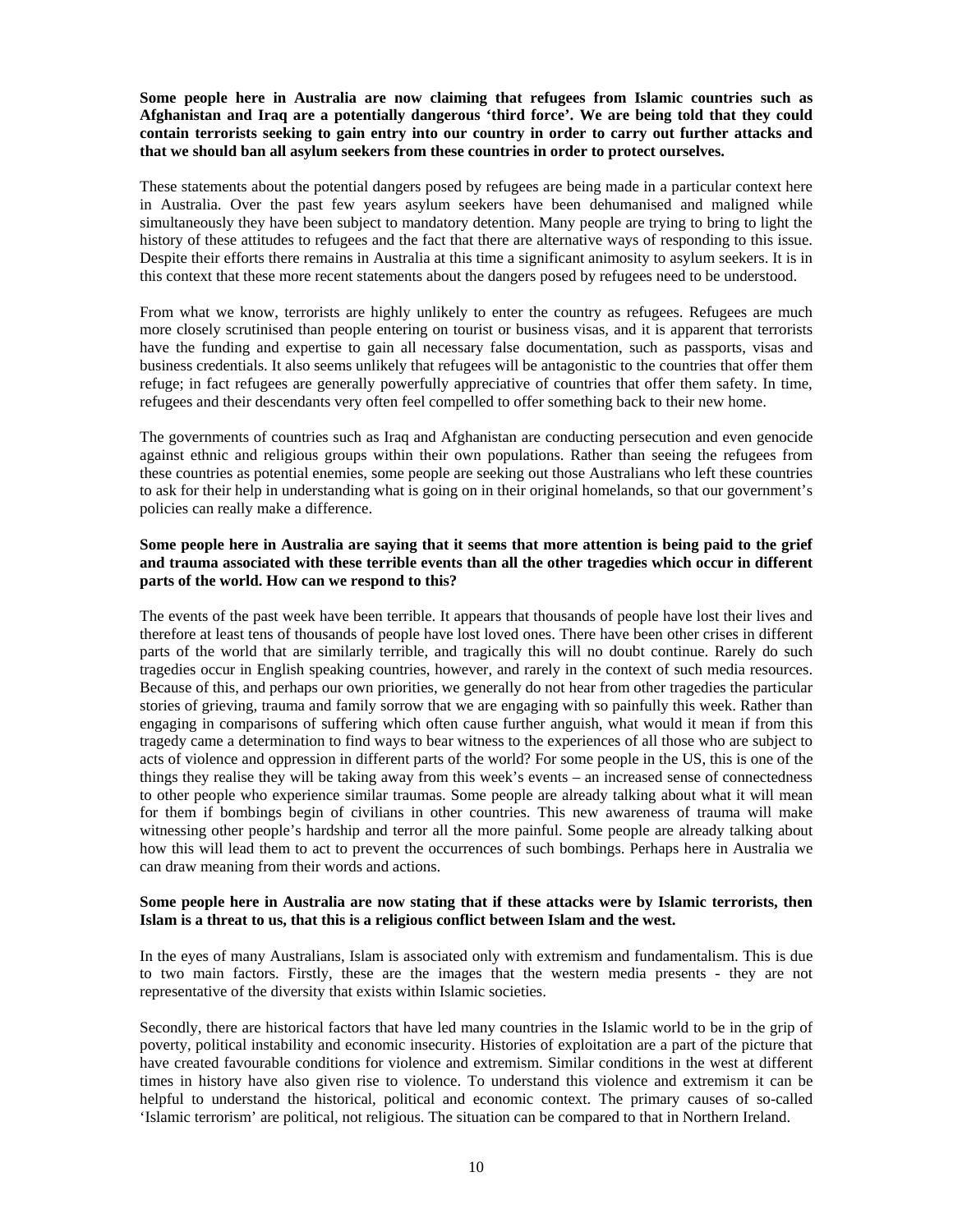For years the media insisted on referring to this as a religious conflict, despite the fact that it was based on political and economic issues, with deep historical roots. In the Middle East, as in Ireland, religious sentiment is often manipulated by various groups for their own political ends, but it is not a primary cause of violence or conflict.

Some people, in the US and here in Australia, are using this current time to explain how Islam is not a monolithic religion. They are trying to articulate the rich tradition of liberal Islamic scholarship, Islamic mysticism, the ways that Islam has adapted to the different cultures within which it has taken root, and the inter-faith dialogue which has been enthusiastically entered into by many Islamic scholars and clerics.

# **Talking with children about these events**

Children here in Australia and around the world are currently witnessing images of destruction and death and hearing the stories of people who have lost loved ones. They are also hearing of calls for retaliation and that a war is coming. News of the events in the US are running constantly and replacing the usual programs watched by children. Adults are trying to find ways to talk with the children in their lives about these events and what they mean.

We have tried to list here some of the ideas that we have heard about ways of talking with children about these events. We have especially focused on ideas for children who are thinking and talking about these issues and who are finding them upsetting.

- If children are feeling very upset for the people in New York, some people have said that it has made a difference to ask them what they think they might be able to do to try to offer some support. Perhaps the child or children can be asked about what helps them when they are upset and then these suggestions may be able to be applied to this current situation. For example, some children have made cards of sympathy and picked flowers from their gardens and taken these to the nearest US embassy or consulate. Children can also be asked about how they might support each other during these times and various suggestions (like offering a hug, or lending someone a particular toy) can be accumulated and put to good use.
- Some people have said that it has helped to develop some simple rituals of acknowledgment around meal times and sleep times. These might be rituals that acknowledge all that is going on but then mean that conversations about distressing topics do not have to occur at these important times of the day. Children may come up with some good suggestions for these rituals. Some children have suggested the singing of a particular song, the reading of a favourite poem or story, or even having a minute's silence at these times before going on with usual routines.
- If children are upset by witnessing the harrowing stories of people who have lost loved ones, one idea is to ask the child why they think these people are so upset, what the child thinks it says about the relationships these people had with their loved one who has died. It may be possible to talk about what sorts of things these people used to do together, what they really treasured about the person who has died. In doing so, this might enable some reflection about the things about the child's relationships with people that they treasure, and how this can be acknowledged in some creative way. After these sorts of conversations some children have suggested writing little notes in which both the adult and the child write down what they really treasure about each other and what they'd really miss if one or the other wasn't around. Then they agree to hug and reassure each other that they are going to be around just as long as they can. People have told us that this can be very beautiful but care needs to be taken to ensure that these conversations are not upsetting.
- Some people who are concerned that all the talk of retaliation will influence the ways their children respond to their own conflicts are asking children about their beliefs in relation to how they respond when someone has hurt them and why. Some parents are trying to find ways of conveying that retaliation has different meanings and implications depending on how big and strong you are. Others are exploring children's creative ideas about ways of addressing their own experiences of victimisation.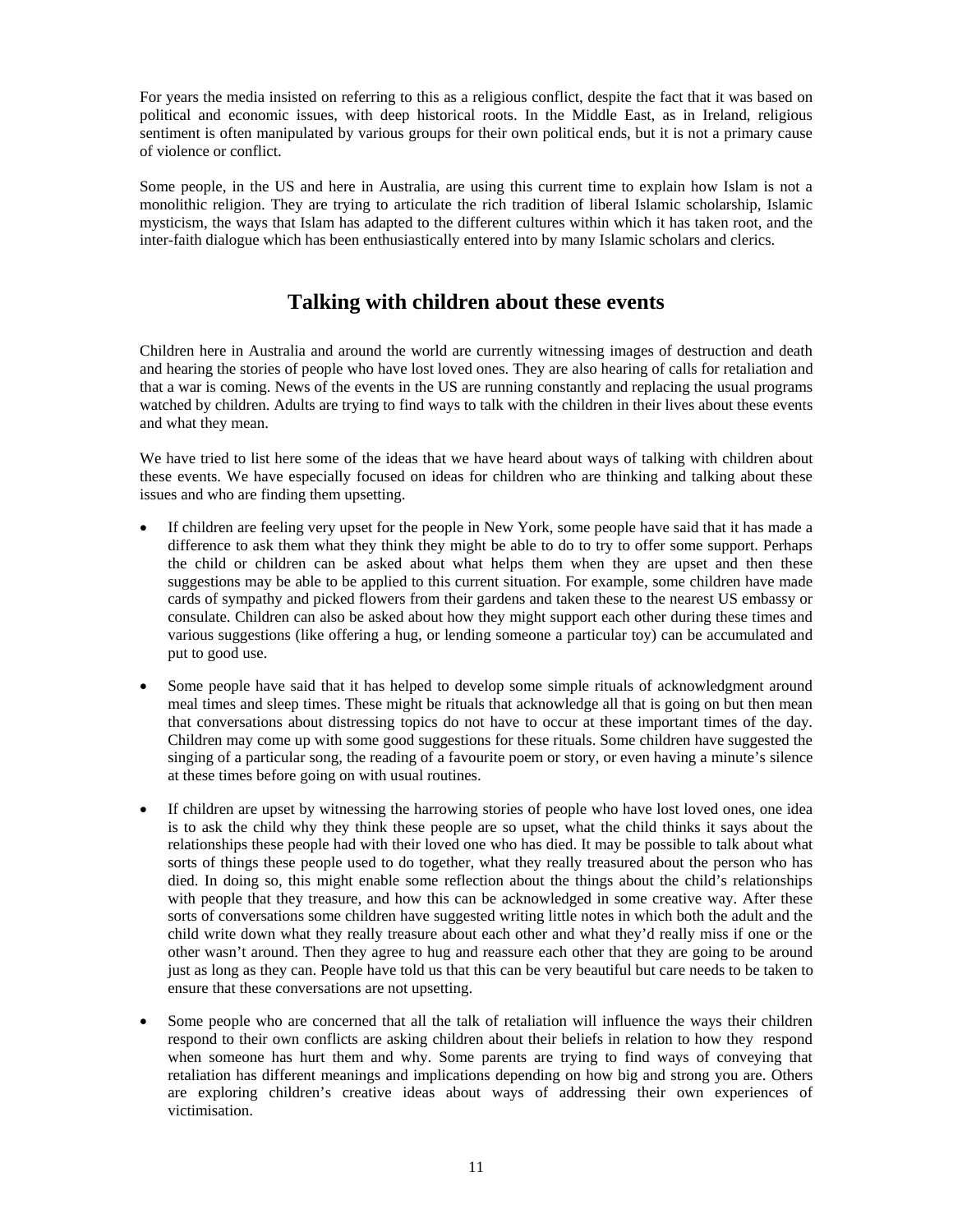- With all the discussions happening now in the US about how military retaliation is now imminent, many children are saying they are scared that we will be going to war. For children who are particularly fearful it may be important to clarify when the fear is most and least present. From this discussion it may be possible to collaboratively come up with some suggestions to lessen this fear. Some people have said that it has been helpful to recall other times in the past when fear has been around and what has lessened its impact. At the same time, however, this is a time when many adults are frightened and simply sharing this and coming up with ideas together to address it may be helpful. Sometimes simple things, like when to watch the television and how much to watch, may make a big difference.
- Other people have told us that these times are also opportunities to talk with children about what they value in life, what they feel is important and why and to listen to their children's views on these sorts of topics.
- Many people are trying to offer their children a language to describe these events that does not increase hatred and discrimination. Some are choosing to talk about times and events in their own lives and in the broader world when resolution to very difficult situations have occurred without violence.
- On the web page of the American Arab Anti-Discrimination Committee (www.adc.org) is a section entitled: Advice to Arab-American Parents – Helping Children Cope. Reading this helpful piece is a reminder of the extra complexities facing different families at this time.
- In children's play at present they may be enacting the events of this past week. Similarly, those living in multicultural places may now be witnessing or exposed to bullying related to these issues. Acting out the events is often children's ways of making sense of these events. Some people are taking this as an opportunity to talk with the children about what these scenes mean to them, and even how the 'playing' is being seen by different children from different groups.
- Children who have lived through war zones or experienced other forms of violence will have their own concerns and thoughts. Again, stories of what enabled the children to cope with these times may provide some clues as to what may assist this time around.
- Some people have told us that they feel it is important during these times to be talking with their children about how children in some parts of the world are struggling with the effects of poverty and violence on a daily basis. Some are especially thinking of children in countries who may be facing military retaliation.

Of course, it's also relevant to note that some children here in Australia may not appear to be particularly affected by the current situation and adults in their lives are simply trying to maintain as normal a routine as possible.

# **A few last words…**

Each morning people in New York are still waking with a sense of disbelief at the enormity of sadness and grief that surrounds them. And each day around the world we are trying to come to terms with what this will all mean. These are sad and confusing times. Our hearts reach out to our colleagues and friends in the US, to our Muslim and Arab friends here in Australia, and to all those in different parts of the world who are frightened as to what the future may hold.

This publication has been put together quickly in the hope that it may assist people in talking about the issues we are all facing as a result of the past week's events. If you find what is written here helpful please feel free to distribute it as widely as you think would be useful. We would love to hear from anybody who has further suggestions, ideas or reflections to offer.

This seems a time to be building connectedness and thoughtfulness. To find our way through the times ahead it appears we will need to draw on the wisdom of all our communities, all our cultures.

#### **To contact Dulwich Centre Publications: dulwich@senet.com.au**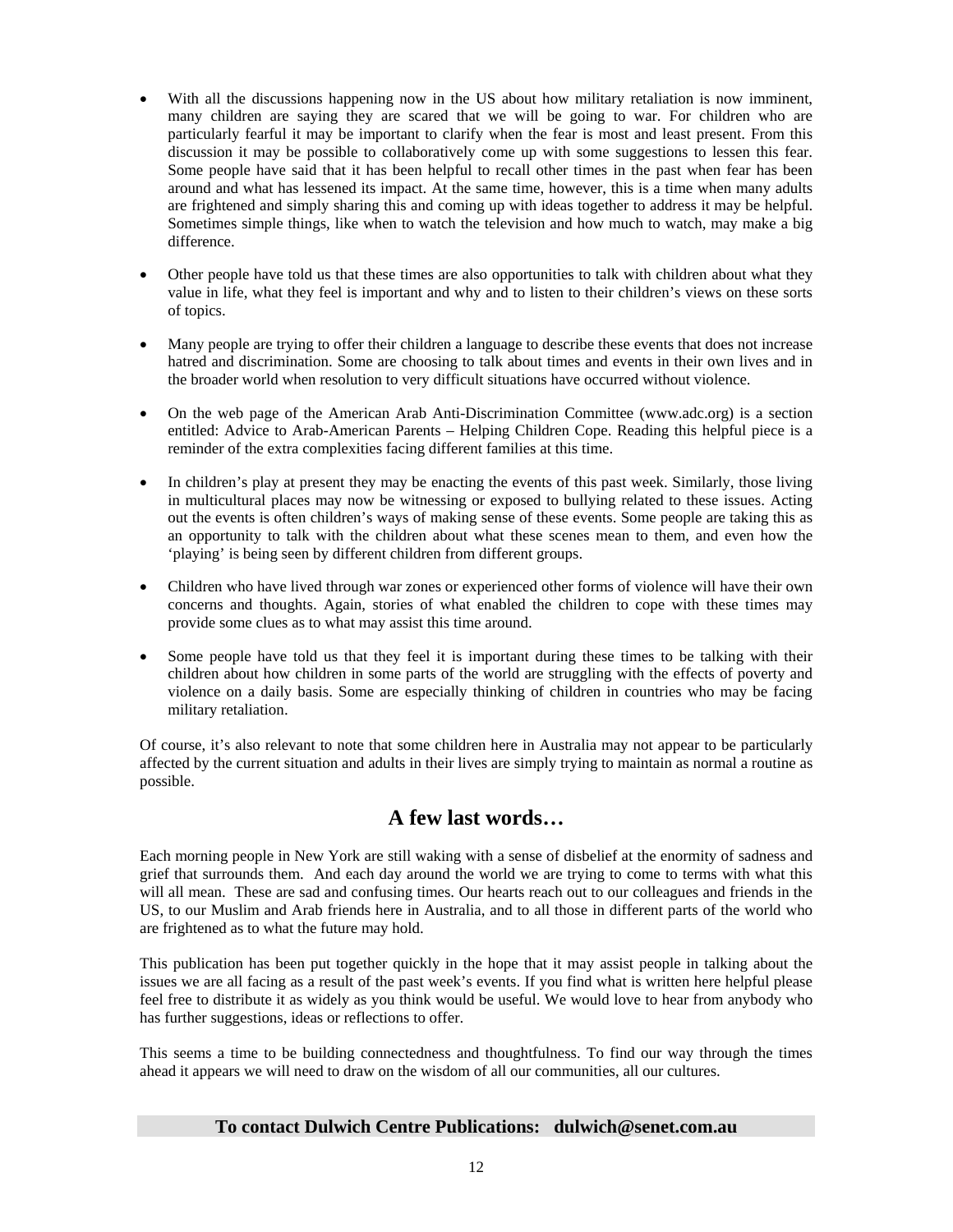# **Learning from history Jeremy Jones Executive Council of Australian Jewry, Sydney**

As anti-Arab and anti-Muslim prejudice is now on the rise, it seems vital at this time that Australians from different cultures and religions come together to re-affirm our commitments to living together in this country free from racial harassment and abuse. This is important for our fellow Arab and Muslim Australians but it is also in the interest of all Australians to try to take action to reduce racism and racial harassment. It is particularly critical for Jewish Australians if history is our guide.

In looking at Australian history, we don't know how to predict when antisemitism decreases, but we do know when it gets worse. Antisemitism in Australia doesn't necessarily increase when economic conditions are worse. It also doesn't increase if Israel does something that the world doesn't like. And it doesn't increase simply if there is an issue in the Australian public life relating to Jews. When it gets worse is when general racism and intolerance increases towards any group. When the Geoffrey Blainey inspired debate on Asian immigration took place in 1984, there was also a huge increase in antisemitic attacks in this country. When this debate quietened down, so too did antisemitism for two or three years. Then came the public debates about Aboriginal land rights in the late 1980's, and just as Aboriginal activists were finding their tyres slashed if they had a land rights sticker on their car, Jewish shops were also being vandalised. Again things quietened down until 1991 when the Gulf War led to anti-Arab prejudice increasing dramatically. At the same time as this rise in anti-Arab prejudice, Sydney earned the reputation for being the city in the world with the most arson attacks on synagogues since the Second World War. There was considerable physical anti-Jewish violence at that time. This rise in antisemitism seemed to us intimately related to the fact that at first racist groups had got away with anti-Arab racism. When the Gulf War was over the racism quietened down too. Then we had the early days of the Mabo discussion which brought with it increased racism towards Indigenous Australians and a simultaneous rise in antisemitism. This pegged down a bit until One Nation (a right-wing political party) came along and the more recent anti-immigrant, anti-asylumseeker rhetoric and now this rise in anti-Arab and Anti-Muslim prejudice.

Australia, in the broader scheme of things, is a remarkably tolerant, open and accepting country. And already a number of community actions have taken place in different cities around Australia which have reaffirmed commitments to address racism and intolerance. This, I believe, is very hopeful as perhaps it indicates a country ready to rise to the occasion.